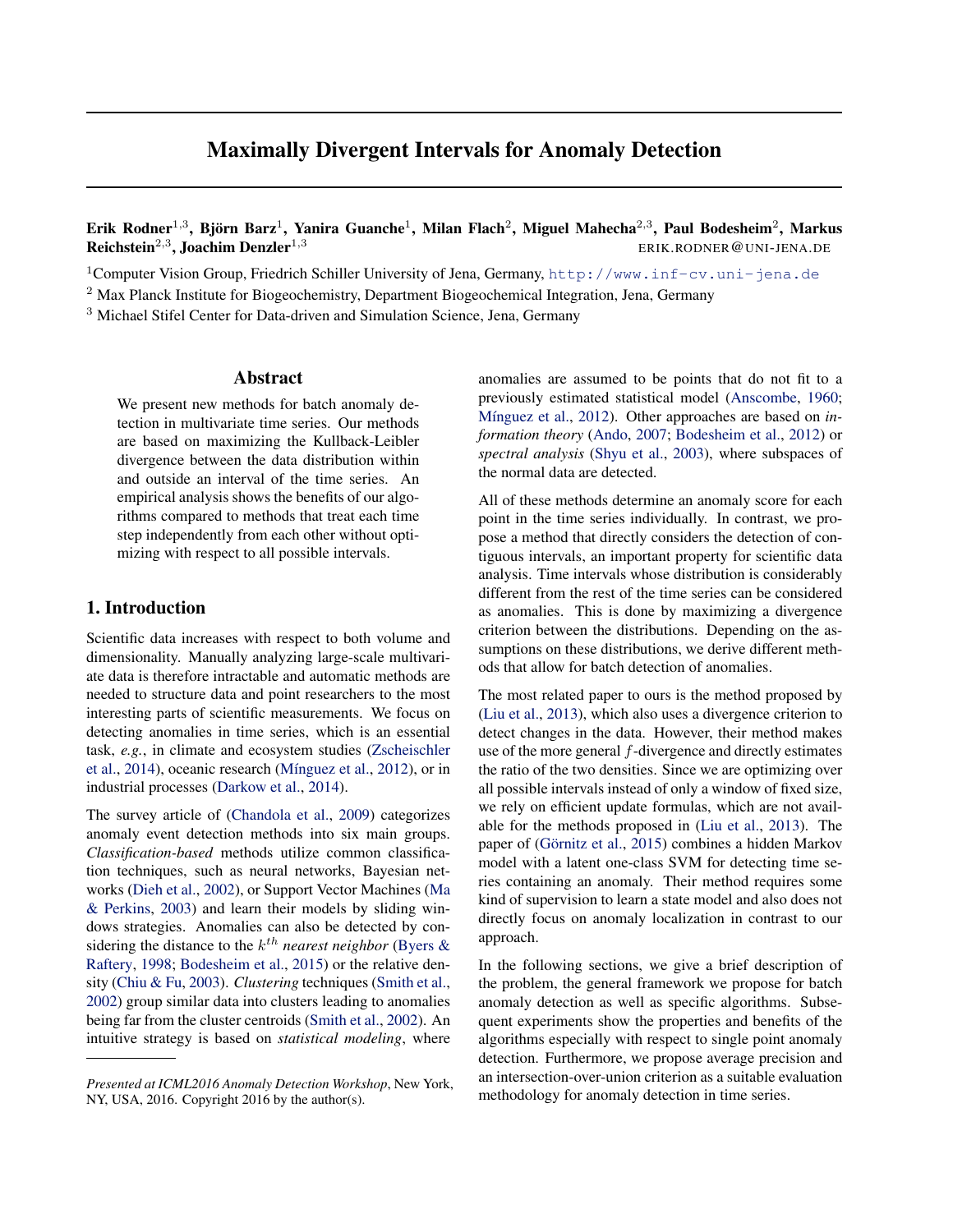#### <span id="page-1-0"></span>2. Maximally divergent intervals (MDI)

Definitions and problem description The basic idea behind our approach is that an anomaly interval within a data distribution is significantly different from the rest of the time series. Therefore our main objective is to be able to find intervals in a time series  $(x_t)_{t=1}^n$  with  $x_t \in \mathbb{R}^D$  being a multivariate observation at time t.

Let  $I = \{t \mid t_1 \le t < t_2\}$  be an interval, where data points are assumed to be sampled from  $p_I$ . The remaining set of data points is denoted by  $\Omega = \{1, \ldots, n\} \setminus I$  with the data distributed by  $p_{\Omega}$ . In order to find those intervals: i) we need to define a parameterized model for the distributions  $p_I$  and  $p_\Omega$  that can be estimated from the data, and ii) be able to calculate the "difference" between  $p_I$  and  $p_{\Omega}$ .

For the latter, we propose to use the Kullback-Leibler (KL) divergence to measure the difference between distributions. Furthermore, we model the data distributions either by kernel density estimation (KDE) or multivariate Gaussian distributions. These two models allow us to compute the KL divergence in an efficient manner.

Maximizing the Kullback-Leibler divergence In the following, we assume the data points in either  $\Omega$  and I to be sampled independently from each other. This is for sure a severe assumption that does not hold for relevant time series, however, we will demonstrate later on how the dependencies between subsequent data points can be handled with a simple pre-processing step. The Kullback-Leibler divergence of two distributions  $p_{\Omega}$  and  $p_I$  is defined as:

$$
KL(p_I, p_{\Omega}) = \int p_I(\boldsymbol{x}) \log \frac{p_I(\boldsymbol{x})}{p_{\Omega}(\boldsymbol{x})} d\boldsymbol{x} . \qquad (1)
$$

The KL divergence is zero for identical distributions and large for "significantly different" data distributions. We approximate it using an empirical expectation over the set of anomalous points leading to:

$$
KL_{I,\Omega} = \frac{1}{|I|} \sum_{t \in I} \left( \log p_I(\boldsymbol{x}_t) - \log p_\Omega(\boldsymbol{x}_t) \right) \qquad (2)
$$

This resulting criterion is very intuitive since it is calculating the differences of log-likelihoods for  $p_I$  and  $p_{\Omega}$ . To find the interval belonging to an anomaly, we maximize the KL divergence with respect to the interval I:

$$
\hat{I} = \operatorname{argmax}_{I \in \mathcal{I}} \ \operatorname{KL}_{I, \Omega} \ . \tag{3}
$$

The set  $\mathcal I$  contains suitable intervals and is important to integrate prior expectations about anomaly intervals, such as a range of possible interval sizes. Naive brute-force optimization of the empirical KL divergence requires  $\mathcal{O}(|\mathcal{I}|\cdot T)$ operations, where  $T$  is the time needed to evaluate the KL divergence and  $\mathcal I$  is usually  $\mathcal O(n \cdot n')$  with  $n'$  being the maximum size of an anomaly interval. A property of the KL divergence is its asymmetry,  $KL_{I,\Omega} \neq KL_{\Omega,I}$ . Other work [\(Liu et al.,](#page-4-0) [2013\)](#page-4-0) often relied on a symmetric version of it. We use  $KL_{I,\Omega}$  for reasons theoretically explained later on and validated in our experiments. To obtain  $m$ anomalies, a non-maximum-suppression method [\(Neubeck](#page-4-0) [& Van Gool,](#page-4-0) [2006\)](#page-4-0) is used to select the  $m$  non-overlapping intervals with highest divergence.

MDI with kernel density estimation (MDI KDE) A very flexible way to model and estimate distributions is kernel density estimation (KDE). For a given kernel function K, the estimate for  $p_I$  is defined by:

$$
p_I(\mathbf{x}) = \frac{1}{|I|} \sum_{t_1 \le t < t_2} K(\mathbf{x}, \mathbf{x}_t) \tag{4}
$$

for an arbitrary multivariate observation x. We use the same model for  $p_{\Omega}$ . As a kernel function, we use the Gaussian kernel normalized such that  $p_I$  is a proper density.

Straightforward computation of the KL divergence for  $p_I$ and  $p_{\Omega}$  estimated by kernel density estimation requires  $O(n^2)$  operations (distance calculations). Together with our brute-force optimization, this yields an  $\mathcal{O}(n^3 \cdot n')$  algorithm, which is only practical for small time series. However, the idea of cumulative sums is used to achieve a significant speed-up [\(Viola & Jones,](#page-4-0) [2004\)](#page-4-0). Let  $K =$  $(K_{t,t'}) \in \mathbb{R}^{n \times n}$  be the kernel matrix of the time series. We compute the cumulative sums in this symmetric matrix along a single axis:  $C_{t,t'} = \sum_{t'' \le t'} K_{t,t''}$  which can be pre-computed in  $\mathcal{O}(n^2)$  time. Since we only need to compute our kernel density estimate for points of the time series, we can evaluate the estimates in constant time:

$$
p_I(\boldsymbol{x}_t) = \frac{1}{|I|} \left( C_{t,t_2-1} - C_{t,t_1-1} \right) , \qquad (5)
$$

$$
p_{\Omega}(\boldsymbol{x}_t) = \frac{1}{n - |I|} \left( C_{t,n} - C_{t,t_2-1} + C_{t,t_1-1} \right) . \tag{6}
$$

After computing the kernel matrix and cumulative sums in  $\mathcal{O}(n^2)$  time, we get an asymptotic time of  $\mathcal{O}(n')$  for evaluating the KL divergence and a total time of  $\mathcal{O}(\max(n^2, n'^2))$ .  $n)$  for finding the maximally divergent interval.

MDI for normally-distributed data (MDI Gaussian) Another possibility to model the data distributions is a Gaussian model for  $p_I$  and  $p_{\Omega}$ :

$$
p_I(\boldsymbol{x}) = \mathcal{N}(\boldsymbol{x} \mid \boldsymbol{\mu}_I, \boldsymbol{S}_I), \ p_{\Omega}(\boldsymbol{x}) = \mathcal{N}(\boldsymbol{x} \mid \boldsymbol{\mu}_{\Omega}, \boldsymbol{S}_{\Omega}) \quad (7)
$$

Estimating the mean vectors and covariance matrices can be also achieved with integral series. The exact KL divergence even has a closed form solution [\(Duchi,](#page-4-0) [2007\)](#page-4-0):

$$
KL_{I,\Omega} = \frac{1}{2} \left( \text{trace} (\boldsymbol{S}_{\Omega}^{-1} \boldsymbol{S}_{I}) + (\boldsymbol{\mu}_{I} - \boldsymbol{\mu}_{\Omega})^{T} \boldsymbol{S}_{\Omega}^{-1} (\boldsymbol{\mu}_{I} - \boldsymbol{\mu}_{\Omega}) - D + \log(|\boldsymbol{S}_{\Omega}|) - \log(|\boldsymbol{S}_{I}|) \right) , \qquad (8)
$$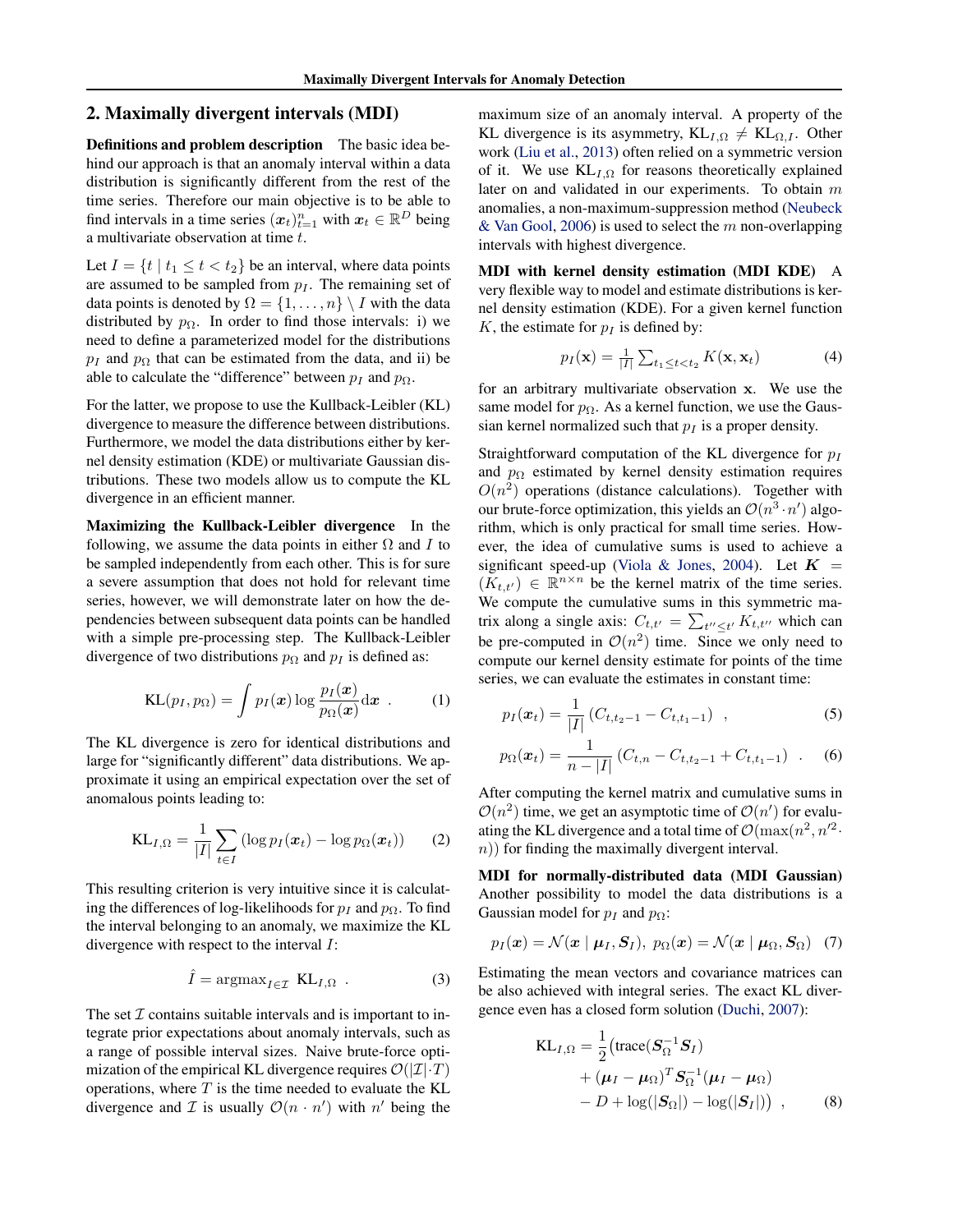which we can use for an evaluation of the divergence in a time independent of  $n$ , yielding a total computation time of  $\mathcal{O}(n' \cdot n).$ 

Depending on further assumptions on the distributions, interesting connections to related techniques can be derived. For example, when we assume a global shared covariance matrix  $(S = S_I = S_\Omega)$ , eq. [\(8\)](#page-1-0) reduces to  $KL_{I,\Omega}$  $(\mu_I - \mu_\Omega)^T S^{-1} (\mu_I - \mu_\Omega)$  resembling a Mahalanobis distance also used in Hotelling's  $T^2$  test [\(MacGregor &](#page-4-0) [Kourti,](#page-4-0) [1995\)](#page-4-0). Furthermore, we can assume identity matrices for the covariances, which reduces eq. [\(8\)](#page-1-0) to the squared Euclidean distance between the means. The expression in eq. [\(8\)](#page-1-0) also justifies our choice of  $KL_{I,\Omega}$  instead of  $KL_{\Omega,I}$ or a symmetric version [\(Liu et al.,](#page-4-0) [2013\)](#page-4-0). For a univariate time series,  $KL_{\Omega,I}$  is given by:

$$
\frac{1}{2}\left(\frac{S_{\Omega}}{S_{I}}+\frac{(\mu_{I}-\mu_{\Omega})^{2}}{S_{I}}-1+\log(S_{I})-\log(S_{\Omega})\right),\,
$$

and we can see that for small values of  $S_I$ , we get high values of the KL divergence. Therefore, a maximization of  $KL_{\Omega,I}$  would prefer intervals of low variance. In contrast,  $KL_{I,\Omega}$  is not affected by this phenomenon since  $S_{\Omega}$ is estimated from a large portion of the time series.

Temporal context with time-delay embedding A major drawback of our algorithm so far is the assumption of independent data points in the time series, which is only valid for trivial academic cases. However, modeling the dependency can be done with a simple transformation of the time series. In particular, we use a multivariate time-delay embedding [\(Smets et al.,](#page-4-0) [2009;](#page-4-0) [Kantz & Schreiber,](#page-4-0) [2004\)](#page-4-0), where the data points of the new time series are the concatenation of the last k time steps of the original time series, *i.e.*  $x'_{t} = (x_{t}, x_{t-1}, \ldots, x_{t-k+1})$ . Whereas this embedding leads to a smoothing of the distance matrix for our MDI KDE approach, it allows our MDI Gaussian approach for calculating and exploiting correlations between subsequent data points. For example, a change of frequency in the time series, can only be detected by our methods with a proper embedding, such as time-delay.

Multiple methods for estimating an "optimal" value for  $k$ have been proposed in the literature for univariate time series [\(Hegger et al.,](#page-4-0) [1999\)](#page-4-0). We developed a method that allows for optimizing  $k$  even for multivariate time series. However, the preliminary results we obtained when combining this hyperparameter tuning method with our MDI approach are beyond the scope of this paper. In our current experiments, we therefore fix  $k = 3$  for all methods.

## 3. Experiments

Evaluation criteria, baselines, and implementation details Previous methods in the area of anomaly detection, typically return a novelty score for each of the data points



Figure 1. Resulting scores of two algorithms (blue and green) achieving the same AUC performance (0.75) with respect to the red ground-truth interval but a significantly different AP detection performance (0.0 for blue vs. 1.0 for green).

in the time series. Therefore, a common choice for evaluation have been ROC curves and the area under these curves (AUC). However, our method returns scored time intervals directly and therefore differs from previous algorithms. We argue that in this case also a proper detection evaluation criterion needs to be used, which also better reflects the expectations of researchers about an algorithm's performance. Therefore, we count detected intervals as correct if they have an intersection over union ratio of more than  $\beta = 0.5$ with a ground-truth anomaly interval. Evaluation is then done using recall-precision curve and the average precision (AP) metric. Figure 1 shows an example, where two algorithms have the same AUC but a significantly different AP performance.

We compare our method to the following baselines: Hotelling's  $T^2$  method [\(MacGregor & Kourti,](#page-4-0) [1995\)](#page-4-0) and kernel density estimation operating on single data points in the time series and learned with all of the points. To allow for AP computation and a fair comparison, we use multiple thresholds on the scores to group single point detections into intervals. All of the obtained intervals are then filtered with non-maximum-suppression (NMS) [\(Neubeck](#page-4-0) [& Van Gool,](#page-4-0) [2006\)](#page-4-0) and receive as a score the minimum value of the single-point detection score estimated by the baseline.

All of the methods evaluated use a time-delay preprocessing of  $k = 3$  and a subsequent NMS to obtain the 5 best scored non-overlapping intervals. Our MDI methods optimize over all possible intervals with sizes from 10 to 50.

Synthetic dataset We first test our algorithms on a synthetic dataset comprised of functions sampled from a Gaussian process prior (Gaussian kernel,  $\sigma = 1$ ). The time series are perturbed at randomly sampled intervals with sizes ranging from 5% to 20% of the length of the whole time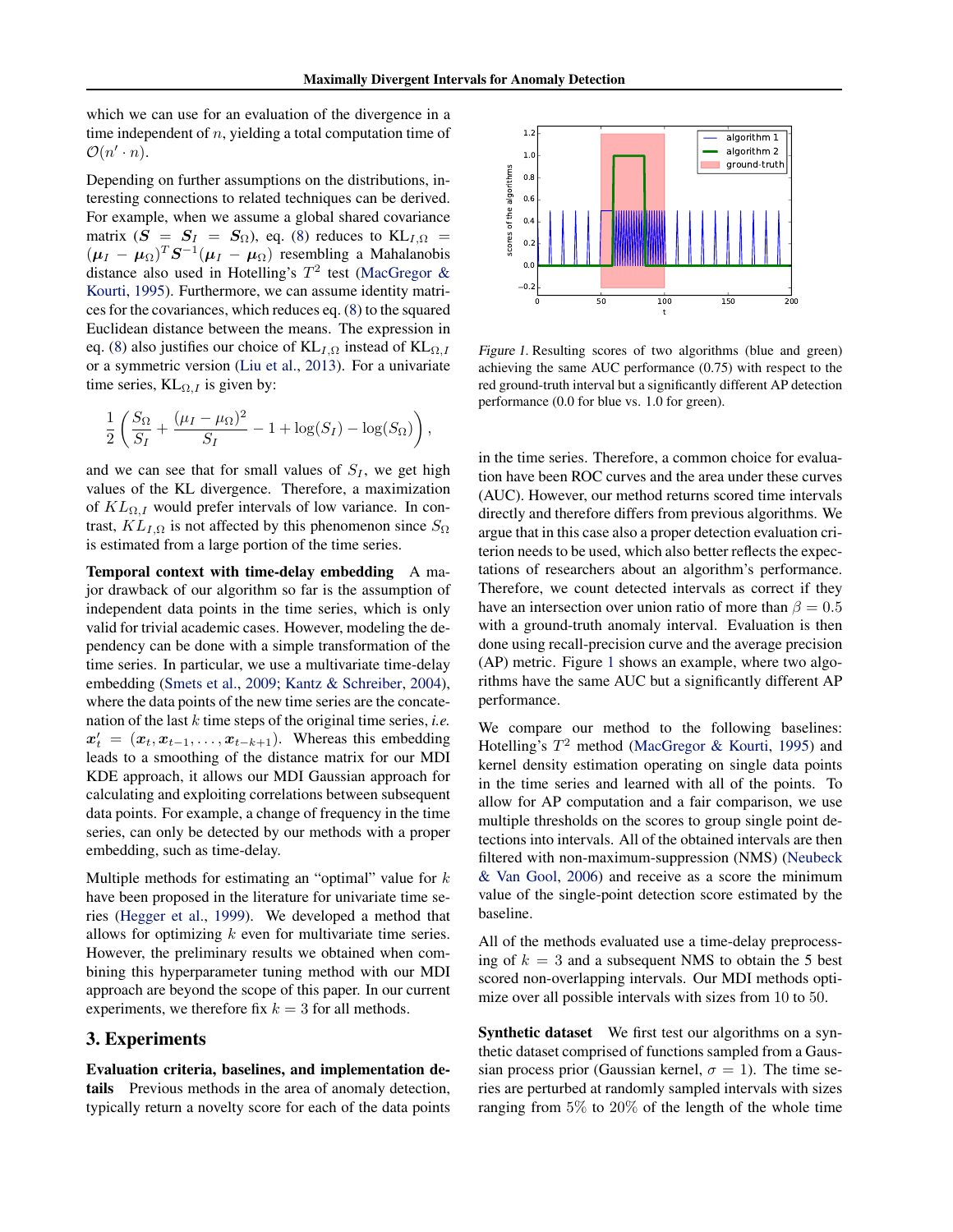| Table 1. Results of our synthetic experiment for several baselines |
|--------------------------------------------------------------------|
| and several methods derived from our maximum divergent inter-      |
| val (MDI) framework. We use average precision (AP) and area        |
| under the ROC curve (AUC) as performance measures.                 |

| Method/AP                          | MS   | <b>MSH</b> | AC   | FC   | MS <sup>5</sup> | $\mathbf{FC}^5$ | $\mathbf{AC}^5$ |
|------------------------------------|------|------------|------|------|-----------------|-----------------|-----------------|
| Hotelling's $T^2$ test (pointwise) | 0.88 | 0.07       | 0.12 | 0.18 | 0.10            | 0.16            | 0.06            |
| KDE (pointwise)                    | 0.90 | 0.10       | 0.13 | 0.00 | 0.18            | 0.04            | 0.29            |
| Ours. MDI KDE                      | 0.97 | 0.12       | 0.20 | 0.00 | 0.82            | 0.00            | 0.43            |
| Ours, MDI Gaussian (full cov.)     | 1.00 | 0.44       | 0.79 | 1.00 | 1.00            | 0.82            | 0.62            |
| Ours. MDI Gaussian (no cov.)       | 0.84 | 0.14       | 0.02 | 0.00 | 0.45            | 0.01            | 0.19            |
| Ours, MDI Gaussian (shared cov.)   | 0.32 | 0.06       | 0.01 | 0.01 | 0.10            | 0.04            | 0.04            |
|                                    |      |            |      |      |                 |                 |                 |
| Method/AUC                         | MS   | <b>MSH</b> | AC   | FC   | MS <sup>5</sup> | $\mathbf{FC}^5$ | $\rm AC^5$      |
| Hotelling's $T^2$ test (pointwise) | 0.98 | 0.58       | 0.92 | 0.94 | 0.72            | 0.82            | 0.80            |
| KDE (pointwise)                    | 0.98 | 0.56       | 0.77 | 0.72 | 0.82            | 0.61            | 0.82            |
| Ours. MDI KDE                      | 0.95 | 0.52       | 0.65 | 0.39 | 0.90            | 0.34            | 0.71            |
| Ours, MDI Gaussian (full cov.)     | 1.00 | 0.76       | 0.94 | 0.97 | 0.99            | 0.90            | 0.87            |
| Ours, MDI Gaussian (no cov.)       | 0.90 | 0.54       | 0.69 | 0.46 | 0.87            | 0.45            | 0.75            |

series, which is set to 250. We simulate the following types of anomalies: (1) mean shift (MS): we set  $x'_t = x_t - \mu$ with  $\mu \in [3, 4]$  within the anomaly region, (2) mean shift hard (MSH): MS with  $\mu \in [0.5, 1]$ , (3) amplitude change (AC): multiplying one dimension of the data points with  $1 + g(t)$  with g being a Gaussian window centered in the interval and with  $2\sigma$  matching the interval length, (4) frequency change (FC): one dimension of the time series is sampled from a non-stationary Gaussian process prior [\(Pa](#page-4-0)[ciorek & Schervish,](#page-4-0) [2004\)](#page-4-0) with a change of the kernel hyperparameter within the anomaly interval. All of these types have 20 univariate (MS, MSH, AC, FC) and 20 multivariate ( $D = 5$ ) instances (MS<sup>5</sup>, AC<sup>5</sup>, FC<sup>5</sup>) in the dataset. Note that the anomaly interval can only be detected in one dimension of the multivariate instances and our algorithms do not have information about the dimension. We will release the code for generating the dataset and code for our algorithms to ensure reproducibility.

Results of our synthetic experiments The results of our synthetic experiments are given in Tab. 1 for AP and AUC performance. As can be seen from the AP results, the best method is MDI Gaussian with a full model for the covariance matrices. MDI KDE is not able to deal with frequency changes, since the correlations between the dimensions of subsequent data points are not taken into account. This also holds for the "no cov." and "shared cov" versions of MDI Gaussian. MDI Gaussian "full cov." is also clearly the best method with respect to AUC performance, however, there are a lot of cases where the AUC performance value of another method would not reveal the nearly random detection performance measured by AP.

Application of MDI to real datasets Meteocean data (significant wave height,  $H_s$ , wind speed, W and sea level pressure SLP) in a location near the Bahamas in the Atlantic Sea (23.838 N, 68.333 W) were used in these tests. Six months of hourly data, from June 2012 until November 2012 were extracted from the National Data Buoy Center



Figure 2. Boxes in colors represent historical hurricanes *Isaac*, *Rafael* and *Sandy* and grey shaded areas MDI Gaussian detections. The false-positive right after Isaac might be related either to a local storm or to the reminiscences from hurricane *Leslie* passing these days by Bermudas.

from the NOAA<sup>1</sup>. This period corresponds to the Atlantic hurricane season, which in that year was specially active with 19 tropical cyclones (winds above 52 km/h) were 10 of them became hurricanes (winds above 64 km/h). In contrast to our synthetic dataset, the anomalies have an effect on multiple variables at once.

We have applied the MDI Gaussian method to these three variables and compared the results with the historical hurricanes at Bahamas (Figure 2). The boxes in color represent the official duration of the three main events of that season that passed near our location, hurricanes *Isaac*, *Rafael* and *Sandy* respectively. Grey shaded areas represent the MDI intervals detected by the model. Note that in general the ground-truth areas are larger than the detections, because they span the entire lifetime of the hurricane and not just its presence at the Bahamas.

### 4. Discussion and conclusions

We presented methods to detect anomalies in time series. All of our methods maximize a KL divergence criterion that allows for finding intervals in time series that significantly differ from the rest with respect to their data distribution. We propose several variants for modeling the data distribution (kernel density estimation and different Gaussian assumptions) and analyze their particular benefits and drawbacks in experiments. In summary, our methods allow for efficient batch detection of anomalies in multivariate time series and are a useful tool for data discovery in the natural sciences. Future work will be focused on automatically inferring the number of anomalous intervals.

1 http://www.ndbc.noaa.gov/